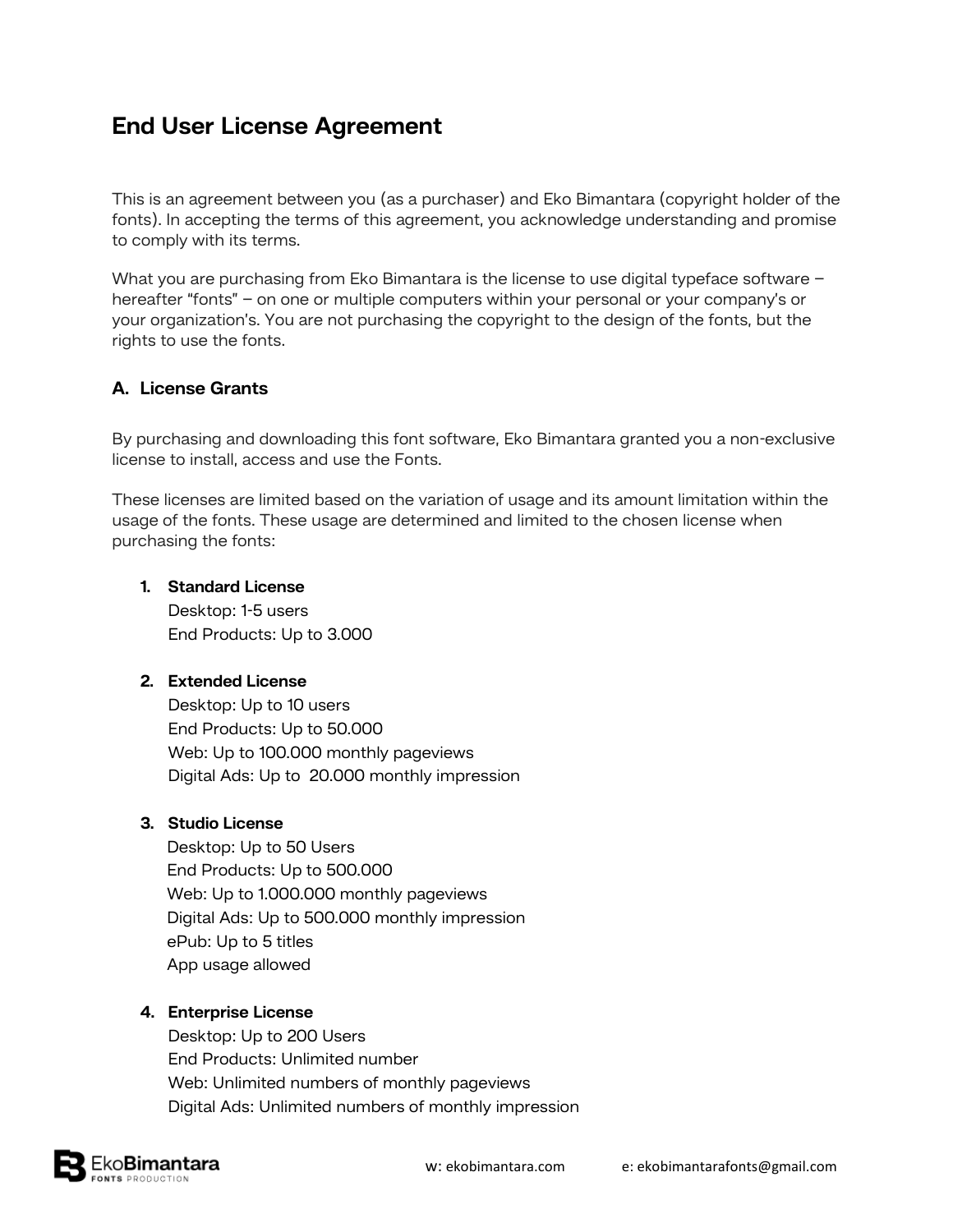ePub: Up to 10 titles Server: Up to 4 servers App usage allowed Broadcast usage allowed Trademark registration allowed

Each license contain the scope of usage of the fonts:

**Desktop Usage**: Allowed to install and use fonts on computers with a number of copies limited to the number of users.

**End Product Usage:** Allowed to use fonts for final result of an activity, or production process, especially the finished article in a manufacturing process, this is including but not limited to; Product packaging, prints and merchandise. The usage is limited to the number of end products.

**Website Usage:** Allowed to use fonts for self hosting websites based on the limitation of the pageviews.

**App Usage:** Allowed to embed the Font Software into an iOS, Android or Windows Phone application.

**ePub Usage:** Allowed to embed fonts in electronic publications such as digital books, magazines, newspapers based on the number of publication titles.

**Digital Ads Usage:** Allowed to use fonts for digital ads media formats including Google, Instagram, Facebook, Youtube and other social media channels limited to its monthly impression.

**Server Usage:** Allowed to install the software on accessible servers for remote users based on the number of servers.

**Broadcast Usage:** Allowed to use the fonts for broadcast purposes; Video and moving image public transmission, for example; Digital signage screens, TV advertising, cinema advertising.

**Trademark:** Allowed to register logos that use Eko Bimantara's fonts for trademark. Please remember that trademark registration is only for logos that use the font, the font itself is still copyright of Eko Bimantara.

## **B. General Permission and Restriction**

- B.1. You may make back-up copies of the Font Software for archive purposes only.
- B.2. For web usage, you can provide a third party, which has a cooperation with you or your company or organization, a copy of the font software for a specified project scope, only to implement the font software into websites.

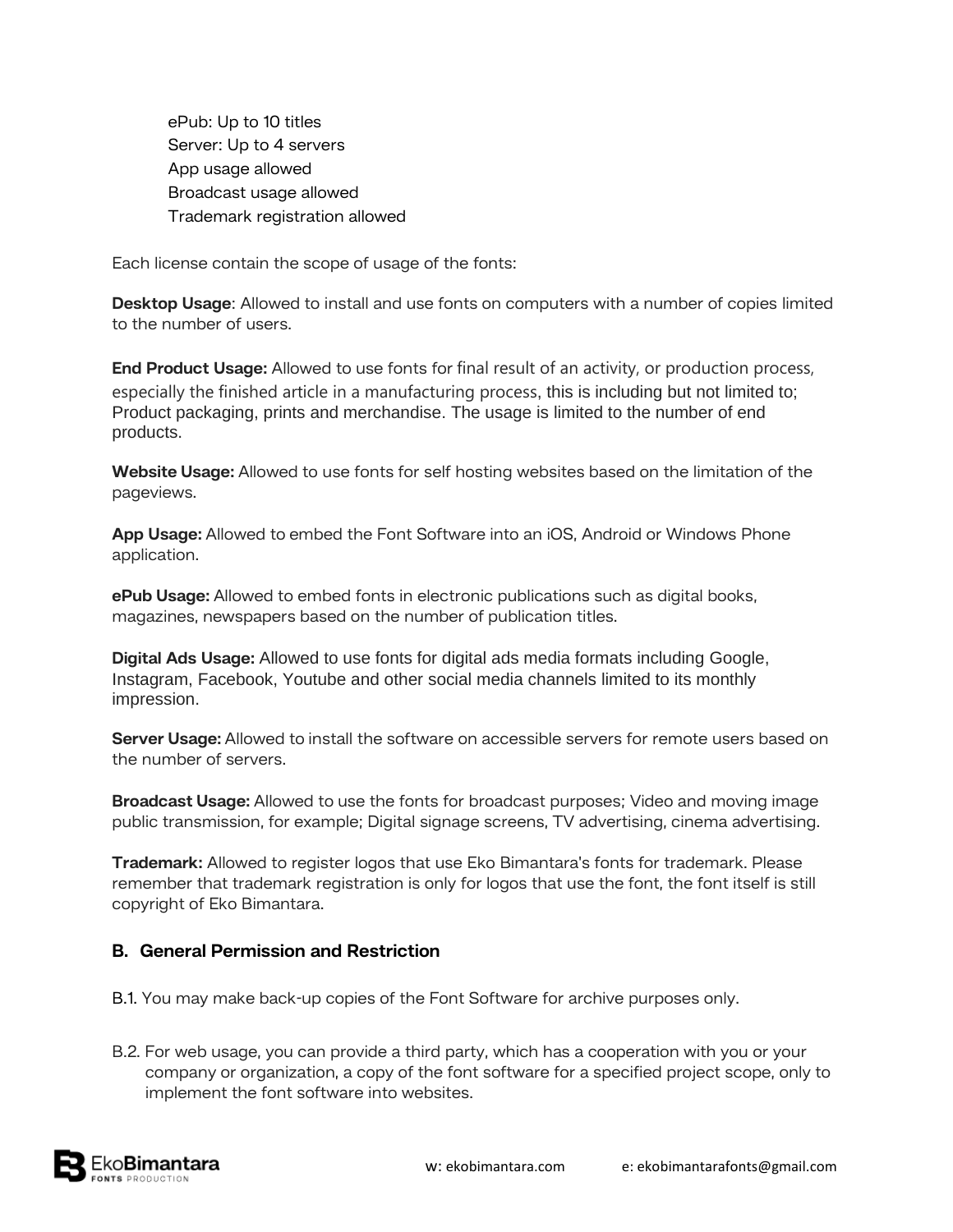- B.3. For app usage, you can embed fonts into one application only.
- B.4. All fonts provided remain the intellectual property of Eko Bimantara. Therefore, you may not modify, alter, disassemble or rename the font software. This applies also to the code inside the font files.
- B.5. You are not allowed to sell the fonts or sell an access to the font files.
- B.6. You are not allowed to modify the font files in a purpose to make new fonts from the purchased fonts.
- B.7. You are not allowed to sell or distribute the modified version of the fonts.
- B.8 You need to be careful for the usage and distribution of these font files. All forms of usage need to be protected from misuse, the font files need to be secured from accessed, extracted or taken by parties which are not related to this agreement.
- B.9. You have to ensure that the use of the fonts conforms to the limitations stated on the license that you have purchased. If your requirements exceed these limits, further payments are required to add or renew existing licenses.
- B.10. For website usage, a company or organization such as an advertising agency, web design agency, or hosting provider that is responsible for several of its client's websites must have separate agreements for each of the client's websites.
- B.11. Embedding Font Software into Applications need to be done in a safe manner, which does not allow end users to access font software outside the application.
- B.12. Font usage for logo is covered by all license options including our standard license, yet if you plan to register a trademark of the logo that uses our fonts, then you need to purchase the Enterprise License.

## **D. Limitation of Liability**

Eko Bimantara is not responsible for you or other third party for any damages, including loss of profits, loss of data, loss of business opportunity caused by the fonts usage.

#### **E. Termination**

This agreement will automatically terminate if you fail to comply with its terms. If any part of the EULA is found to be invalidated and cannot be implemented.

#### **Last edited: June 23, 2022**